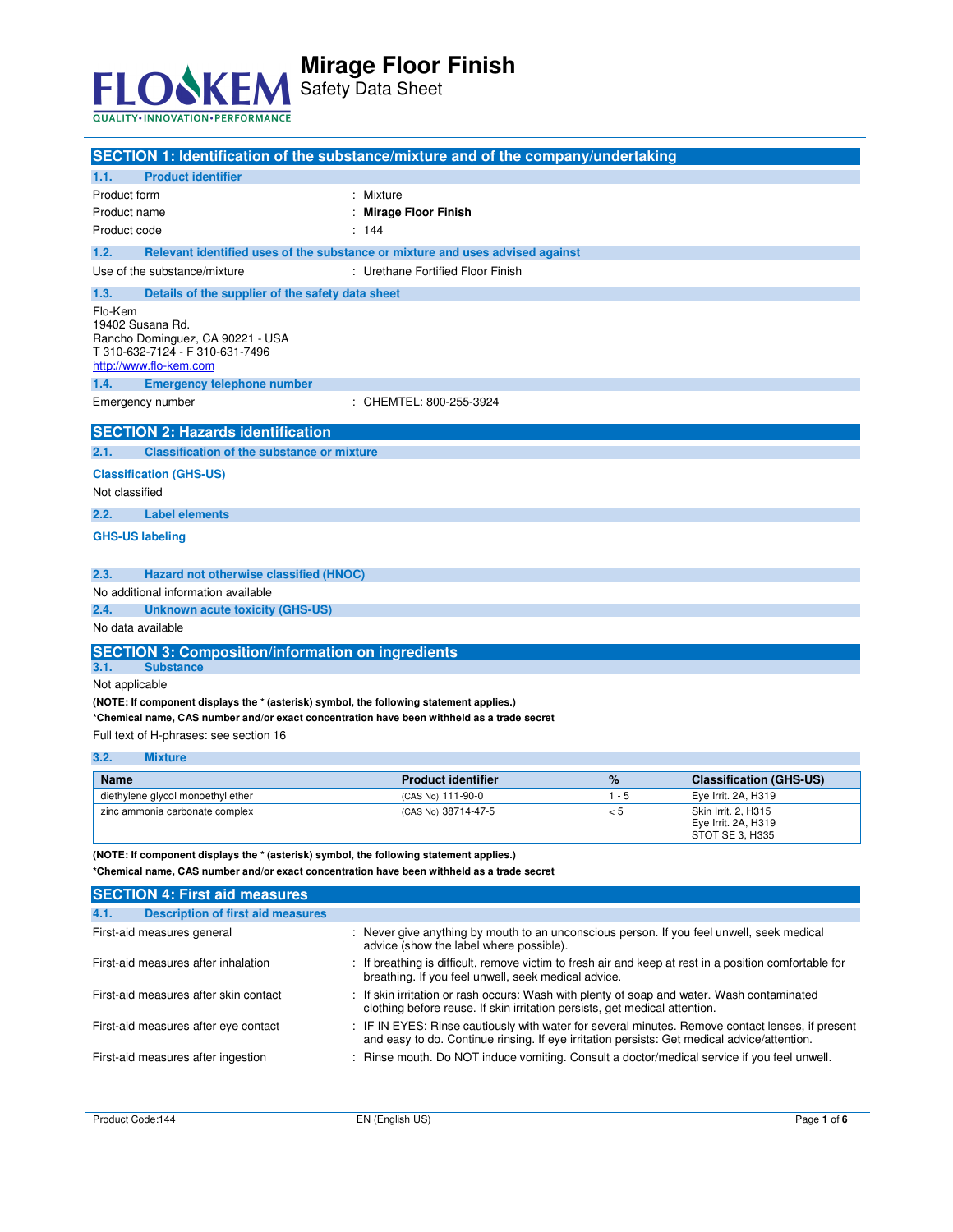Safety Data Sheet

| 4.2.<br>Most important symptoms and effects, both acute and delayed         |                                                                                                                                                                                                                                                                             |
|-----------------------------------------------------------------------------|-----------------------------------------------------------------------------------------------------------------------------------------------------------------------------------------------------------------------------------------------------------------------------|
| Symptoms/injuries                                                           | : Not expected to present a significant hazard under anticipated conditions of normal use. If you<br>feel unwell, seek medical advice.                                                                                                                                      |
| Symptoms/injuries after skin contact                                        | Contact during a long period may cause slight irritation.                                                                                                                                                                                                                   |
| Symptoms/injuries after eye contact                                         | Slight irritation.                                                                                                                                                                                                                                                          |
| Symptoms/injuries after ingestion                                           | FOLLOWING SYMPTOMS MAY APPEAR LATER: Irritation of the gastric/intestinal mucosa.<br>Nausea.                                                                                                                                                                                |
| 4.3.                                                                        | Indication of any immediate medical attention and special treatment needed                                                                                                                                                                                                  |
| No additional information available                                         |                                                                                                                                                                                                                                                                             |
| <b>SECTION 5: Firefighting measures</b>                                     |                                                                                                                                                                                                                                                                             |
| 5.1.<br><b>Extinguishing media</b>                                          |                                                                                                                                                                                                                                                                             |
| Suitable extinguishing media                                                | : Extinguishing media for surrounding fires. Adapt extinguishing media to the environment.                                                                                                                                                                                  |
| Unsuitable extinguishing media                                              | No unsuitable extinguishing media known.                                                                                                                                                                                                                                    |
| 5.2.<br>Special hazards arising from the substance or mixture               |                                                                                                                                                                                                                                                                             |
| No additional information available                                         |                                                                                                                                                                                                                                                                             |
| 5.3.<br><b>Advice for firefighters</b>                                      |                                                                                                                                                                                                                                                                             |
| Firefighting instructions                                                   | Use water spray or fog for cooling exposed containers. Exercise caution when fighting any<br>chemical fire. Prevent fire-fighting water from entering environment.                                                                                                          |
| Protection during firefighting                                              | Do not enter fire area without proper protective equipment, including respiratory protection.                                                                                                                                                                               |
| Other information                                                           | No additional information available.                                                                                                                                                                                                                                        |
|                                                                             |                                                                                                                                                                                                                                                                             |
| <b>SECTION 6: Accidental release measures</b>                               |                                                                                                                                                                                                                                                                             |
| 6.1.<br>Personal precautions, protective equipment and emergency procedures |                                                                                                                                                                                                                                                                             |
| General measures                                                            | : Isolate from fire, if possible, without unnecessary risk.                                                                                                                                                                                                                 |
| 6.1.1.<br>For non-emergency personnel                                       |                                                                                                                                                                                                                                                                             |
| Protective equipment                                                        | : Gloves.                                                                                                                                                                                                                                                                   |
|                                                                             | Protective goggles.                                                                                                                                                                                                                                                         |
| <b>Emergency procedures</b>                                                 | Evacuate unnecessary personnel.                                                                                                                                                                                                                                             |
| 6.1.2.<br>For emergency responders                                          |                                                                                                                                                                                                                                                                             |
| Protective equipment                                                        | Equip cleanup crew with proper protection.                                                                                                                                                                                                                                  |
| <b>Emergency procedures</b>                                                 | : Ventilate area.                                                                                                                                                                                                                                                           |
| 6.2.<br><b>Environmental precautions</b>                                    |                                                                                                                                                                                                                                                                             |
|                                                                             | Prevent entry to sewers and public waters. Notify authorities if liquid enters sewers or public waters.                                                                                                                                                                     |
| 6.3.<br>Methods and material for containment and cleaning up                |                                                                                                                                                                                                                                                                             |
| For containment                                                             | : Contain released substance, pump into suitable containers. Plug the leak, cut off the supply.                                                                                                                                                                             |
| Methods for cleaning up                                                     | Soak up spills with inert solids, such as clay or diatomaceous earth as soon as possible. Collect<br>spillage. Store away from other materials. Wash down leftovers with plenty of water. Wash<br>clothing and equipment after handling                                     |
| 6.4.<br><b>Reference to other sections</b>                                  |                                                                                                                                                                                                                                                                             |
| See Heading 8. Exposure controls and personal protection.                   |                                                                                                                                                                                                                                                                             |
| <b>SECTION 7: Handling and storage</b>                                      |                                                                                                                                                                                                                                                                             |
| 7.1.<br><b>Precautions for safe handling</b>                                |                                                                                                                                                                                                                                                                             |
| Precautions for safe handling                                               | : Do not get in eyes, on skin, or on clothing. Do not breathe vapors. Ensure good ventilation of<br>the work station. Observe normal hygiene standards. Use personal protective equipment as<br>required.                                                                   |
| Hygiene measures                                                            | Do not eat, drink or smoke when using this product. Wash contaminated clothing before reuse.<br>Wash hands and forearms thoroughly after handling. Wash hands and other exposed areas<br>with mild soap and water before eating, drinking or smoking and when leaving work. |
| 7.2.<br>Conditions for safe storage, including any incompatibilities        |                                                                                                                                                                                                                                                                             |
| Incompatible products                                                       | : Oxidizing agent.                                                                                                                                                                                                                                                          |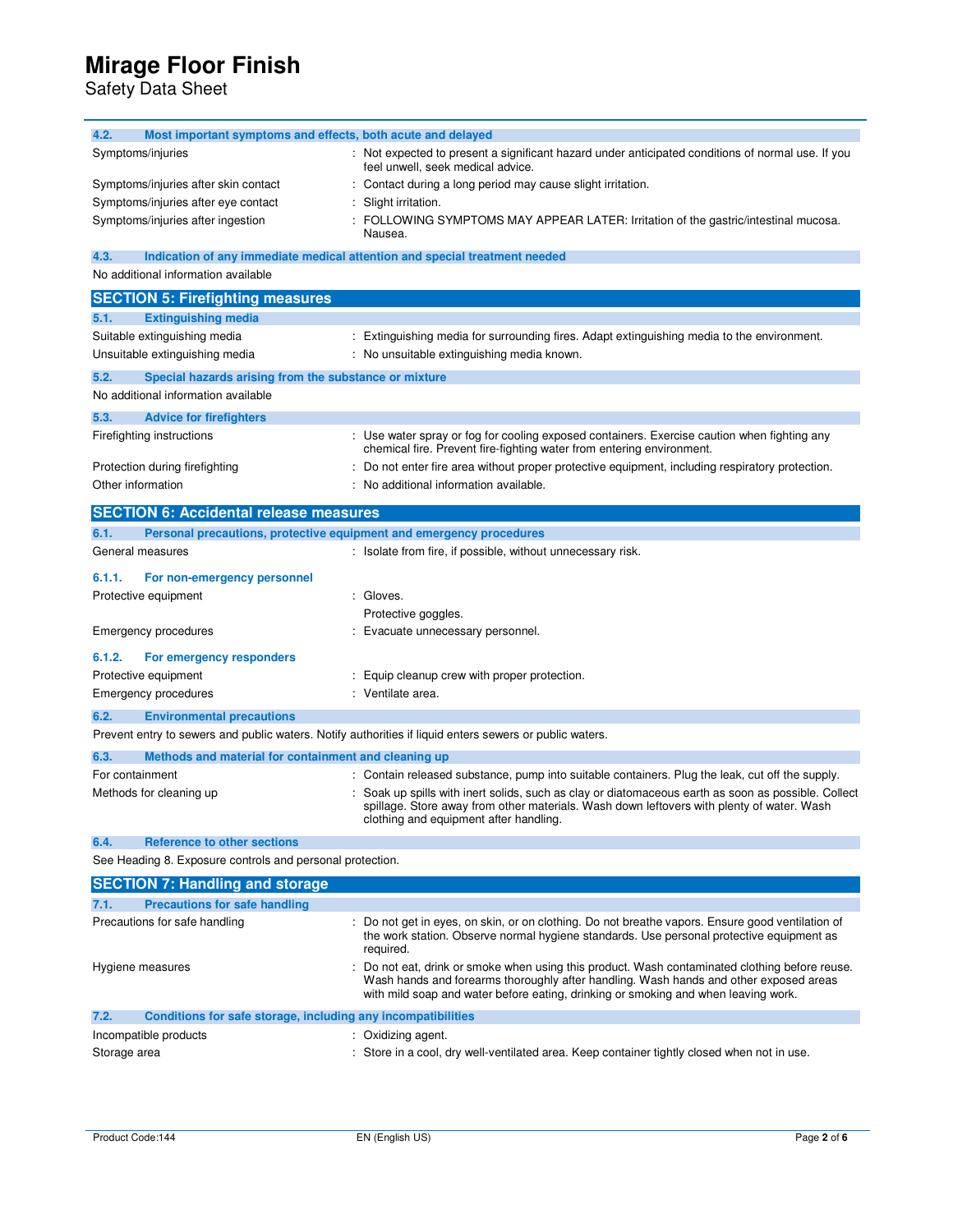Safety Data Sheet

### **SECTION 8: Exposure controls/personal protection**

**8.1. Control parameters** 

No data available

| 8.2.                          | <b>Exposure controls</b>         |                                                                                                                                 |
|-------------------------------|----------------------------------|---------------------------------------------------------------------------------------------------------------------------------|
| Personal protective equipment |                                  | : Avoid all unnecessary exposure.                                                                                               |
|                               | Hand protection                  | : In case of repeated or prolonged contact wear gloves.                                                                         |
| Eye protection                |                                  | : Chemical goggles or safety glasses.                                                                                           |
|                               | Respiratory protection           | : In case of insufficient ventilation, wear suitable respiratory equipment.                                                     |
|                               | Other information                | : When using, do not eat, drink or smoke.                                                                                       |
|                               | Appropriate engineering controls | : Handle in accordance with good industrial hygiene and safety practice. Wash hands before<br>breaks and at the end of workday. |

| <b>SECTION 9: Physical and chemical properties</b>            |                      |  |  |  |
|---------------------------------------------------------------|----------------------|--|--|--|
| 9.1.<br>Information on basic physical and chemical properties |                      |  |  |  |
| Physical state                                                | : Liquid             |  |  |  |
| Color                                                         | : Milky-white        |  |  |  |
| Odor                                                          | : Acrylic            |  |  |  |
| Odor threshold                                                | : No data available  |  |  |  |
| pH                                                            | $: 7.5 - 8.5$        |  |  |  |
| Melting point                                                 | : No data available  |  |  |  |
| Freezing point                                                | : No data available  |  |  |  |
| Boiling point                                                 | : $> 200$ °F         |  |  |  |
| Flash point                                                   | : $> 200$ °F         |  |  |  |
| Relative evaporation rate (butyl acetate=1)                   | : No data available  |  |  |  |
| Flammability (solid, gas)                                     | : No data available  |  |  |  |
| <b>Explosive limits</b>                                       | : No data available  |  |  |  |
| Vapor pressure                                                | : No data available  |  |  |  |
| Vapor density                                                 | : No data available  |  |  |  |
|                                                               |                      |  |  |  |
| Specific Gravity @ 77º F                                      | $: 1.017 - 1.037$    |  |  |  |
| Solubility                                                    | : No data available  |  |  |  |
| Partition Coefficient n-Octanol-Water                         | : No data available  |  |  |  |
| Auto-ignition temperature                                     | : No data available  |  |  |  |
| Decomposition temperature                                     | : No data available  |  |  |  |
| Viscosity                                                     | : No data available  |  |  |  |
| 9.2.<br><b>Other information</b>                              |                      |  |  |  |
| VOC content                                                   | $: < 5$ g/l CARB VOC |  |  |  |

|            | <b>SECTION 10: Stability and reactivity</b>         |                 |             |
|------------|-----------------------------------------------------|-----------------|-------------|
| 10.1.      | <b>Reactivity</b>                                   |                 |             |
|            | No additional information available                 |                 |             |
| 10.2.      | <b>Chemical stability</b>                           |                 |             |
|            | Stable under normal conditions.                     |                 |             |
| 10.3.      | <b>Possibility of hazardous reactions</b>           |                 |             |
|            | Not established.                                    |                 |             |
| 10.4.      | <b>Conditions to avoid</b>                          |                 |             |
|            | Extremely high or low temperatures.                 |                 |             |
| 10.5.      | Incompatible materials                              |                 |             |
| Oxidizers. |                                                     |                 |             |
| 10.6.      | <b>Hazardous decomposition products</b>             |                 |             |
|            | Carbon monoxide. Carbon dioxide. Phosphorus oxides. |                 |             |
|            | Product Code:144                                    | EN (English US) | Page 3 of 6 |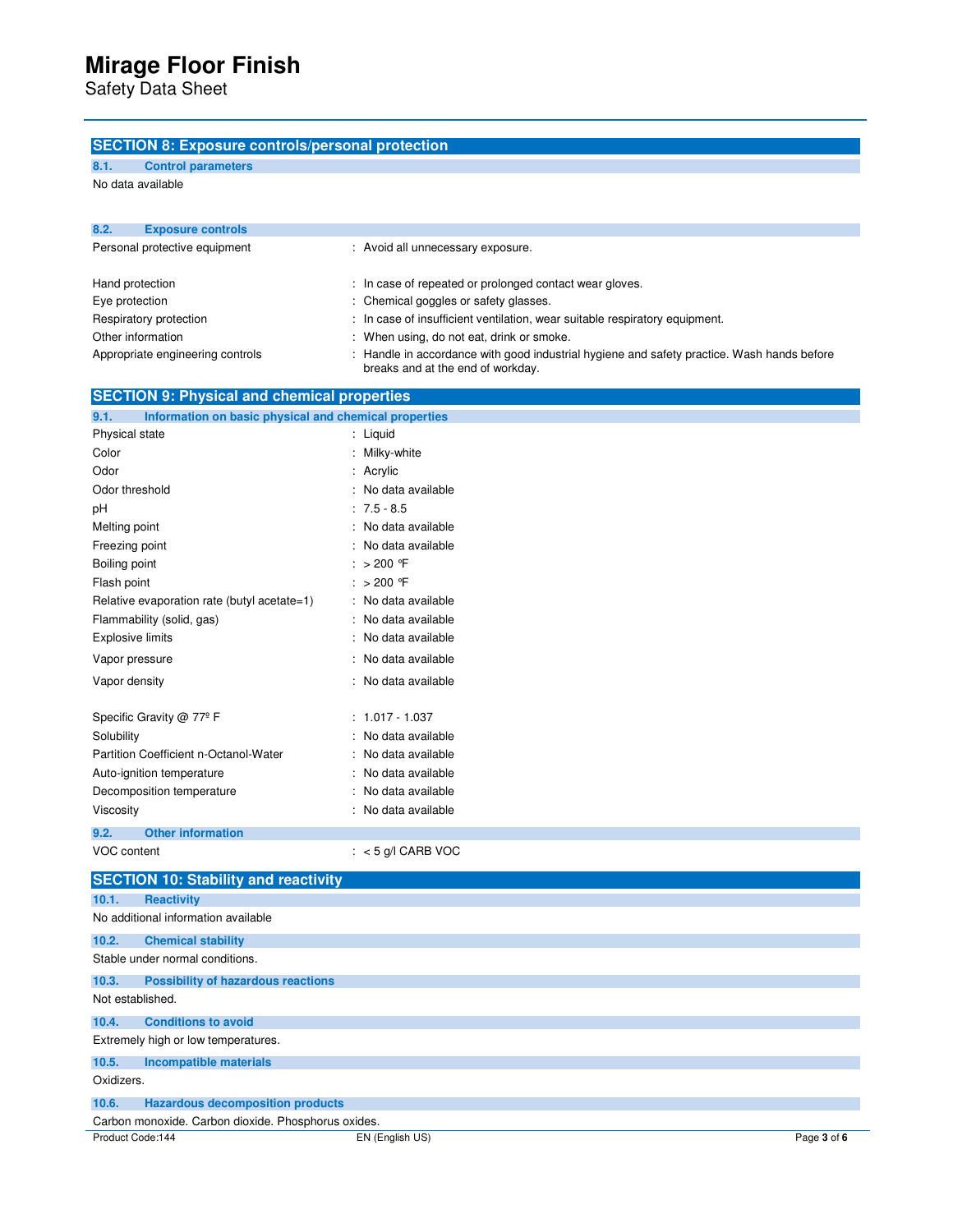Safety Data Sheet

| <b>SECTION 11: Toxicological information</b>           |                                                                                              |
|--------------------------------------------------------|----------------------------------------------------------------------------------------------|
| Information on toxicological effects<br>11.1.          |                                                                                              |
| Acute toxicity                                         | : Not classified                                                                             |
| diethylene glycol monoethyl ether (111-90-0)           |                                                                                              |
| LD50 oral rat                                          | 5445 mg/kg (Rat)                                                                             |
| LD50 dermal rat                                        | 5940 mg/kg (Rat)                                                                             |
| LD50 dermal rabbit                                     | $>$ 5000 mg/kg (Rabbit)                                                                      |
| LC50 inhalation rat (mg/l)                             | $> 5.2$ mg/l/4h (Rat)                                                                        |
| ATE US (oral)                                          | 5445.000 mg/kg body weight                                                                   |
| ATE US (dermal)                                        | 5940.000 mg/kg body weight                                                                   |
| Skin corrosion/irritation                              | : Not classified                                                                             |
|                                                        | pH: 7.5 - 8.5                                                                                |
| Serious eye damage/irritation                          | : Not classified                                                                             |
|                                                        | pH: 7.5 - 8.5                                                                                |
| Respiratory or skin sensitization                      | : Not classified                                                                             |
| Germ cell mutagenicity                                 | : Not classified                                                                             |
| Carcinogenicity                                        | : Not classified                                                                             |
| Reproductive toxicity                                  | : Not classified                                                                             |
| Specific target organ toxicity (single exposure)       | : Not classified                                                                             |
| Specific target organ toxicity (repeated<br>exposure)  | : Not classified                                                                             |
| Aspiration hazard                                      | : Not classified                                                                             |
| Potential Adverse human health effects and<br>symptoms | : Based on available data, the classification criteria are not met                           |
| Symptoms/injuries after skin contact                   | : Contact during a long period may cause slight irritation.                                  |
| Symptoms/injuries after eye contact                    | Slight irritation.                                                                           |
| Symptoms/injuries after ingestion                      | FOLLOWING SYMPTOMS MAY APPEAR LATER: Irritation of the gastric/intestinal mucosa.<br>Nausea. |

# **SECTION 12: Ecological information**

| 12.1. |  | Toxicity |  |
|-------|--|----------|--|
|       |  |          |  |
|       |  |          |  |

| diethylene glycol monoethyl ether (111-90-0) |                                                                               |
|----------------------------------------------|-------------------------------------------------------------------------------|
| LC50 fish 1                                  | 12900 mg/l (96 h; Salmo gairdneri (Oncorhynchus mykiss); Flow-through system) |
| EC50 Daphnia 1                               | 3940 mg/l (48 h; Daphnia magna)                                               |
| EC50 other aquatic organisms 1               | 10661 mg/l (Echinoidea; Growth)                                               |
| LC50 fish 2                                  | 9650 mg/l (96 h; Pimephales promelas; Flow-through system)                    |

**12.2. Persistence and degradability** 

| diethylene glycol monoethyl ether (111-90-0) |                                    |
|----------------------------------------------|------------------------------------|
| Persistence and degradability                | Readily biodegradable in water.    |
| Biochemical oxygen demand (BOD)              | 0.20 g $O2$ /g substance           |
| Chemical oxygen demand (COD)                 | 1.85 g O <sub>2</sub> /g substance |
| ThOD                                         | 1.9078849 g $O2/g$ substance       |
| BOD (% of ThOD)                              | 0.11 % ThOD                        |

#### **12.3. Bioaccumulative potential**

| diethylene glycol monoethyl ether (111-90-0) |                                  |  |
|----------------------------------------------|----------------------------------|--|
| Log Pow                                      | $1.19 - 0.08$                    |  |
| Bioaccumulative potential                    | Bioaccumulation: not applicable. |  |

| 12.4.             | Other adverse effects |                                   |             |
|-------------------|-----------------------|-----------------------------------|-------------|
| Other information |                       | Avoid release to the environment. |             |
| Product Code:144  |                       | EN (English US)                   | Page 4 of 6 |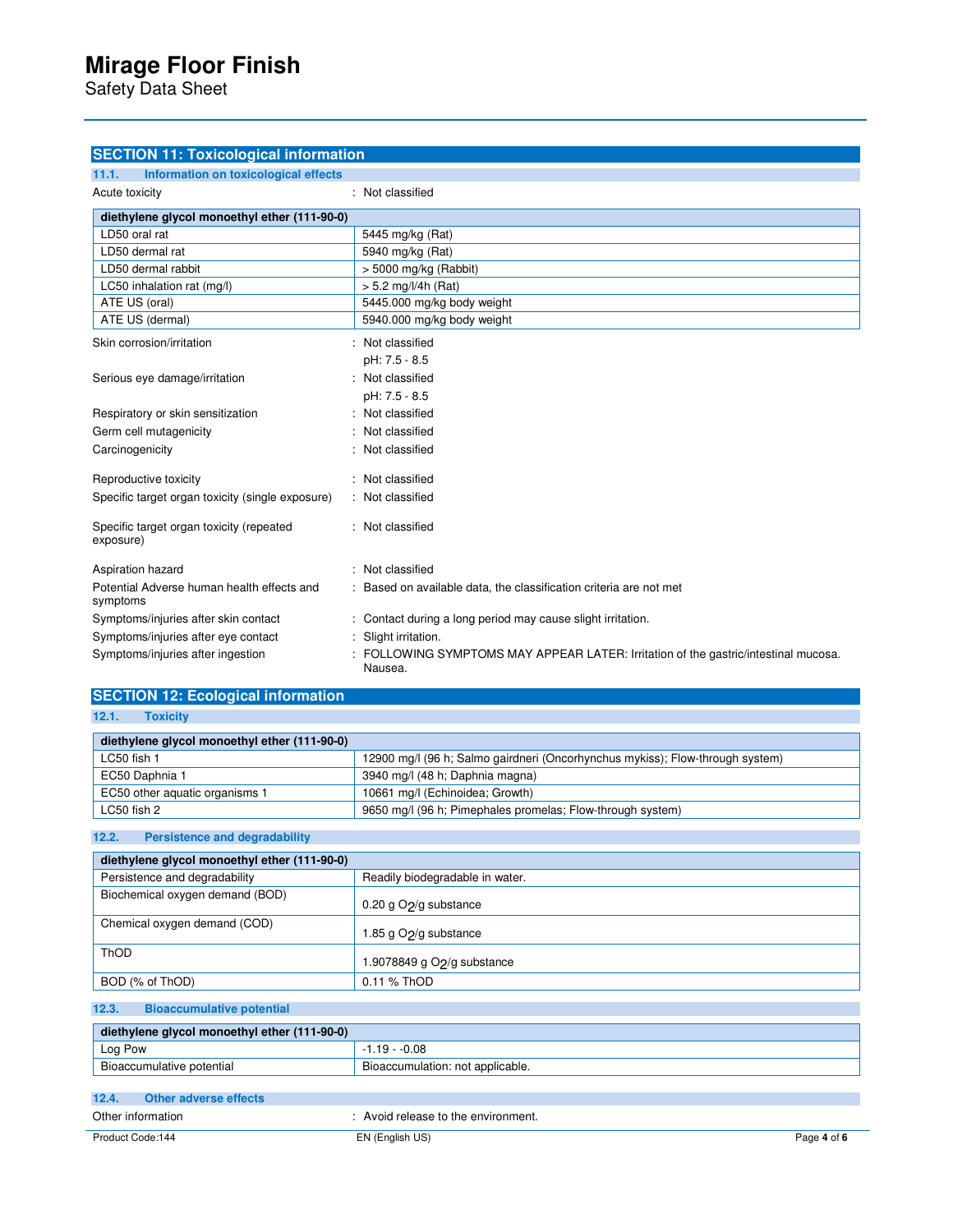Safety Data Sheet

| <b>SECTION 13: Disposal considerations</b>                                                                                                 |                                                                                                                                                        |  |  |
|--------------------------------------------------------------------------------------------------------------------------------------------|--------------------------------------------------------------------------------------------------------------------------------------------------------|--|--|
| 13.1.<br><b>Waste treatment methods</b>                                                                                                    |                                                                                                                                                        |  |  |
| Waste disposal recommendations                                                                                                             | Dispose of contents/container in accordance with Local, State, and Federal regulations.                                                                |  |  |
| Ecology - waste materials                                                                                                                  | : Avoid release to the environment.                                                                                                                    |  |  |
|                                                                                                                                            |                                                                                                                                                        |  |  |
| <b>SECTION 14: Transport information</b>                                                                                                   |                                                                                                                                                        |  |  |
|                                                                                                                                            |                                                                                                                                                        |  |  |
| 14.1.<br><b>UN Number</b>                                                                                                                  |                                                                                                                                                        |  |  |
| UN-No.(DOT)                                                                                                                                | : Not Regulated                                                                                                                                        |  |  |
| Other information                                                                                                                          | : No supplementary information available                                                                                                               |  |  |
|                                                                                                                                            |                                                                                                                                                        |  |  |
| 14.2.<br><b>UN proper shipping name</b>                                                                                                    |                                                                                                                                                        |  |  |
|                                                                                                                                            |                                                                                                                                                        |  |  |
| DOT Proper Shipping Name                                                                                                                   | : Not Regulated                                                                                                                                        |  |  |
| <b>SECTION 15: Regulatory information</b>                                                                                                  |                                                                                                                                                        |  |  |
| 15.1. US Federal regulations                                                                                                               |                                                                                                                                                        |  |  |
|                                                                                                                                            |                                                                                                                                                        |  |  |
| All components of this product are listed on the Toxic Substances Control Act (TSCA) inventory                                             |                                                                                                                                                        |  |  |
|                                                                                                                                            |                                                                                                                                                        |  |  |
| diethylene glycol monoethyl ether (111-90-0)                                                                                               |                                                                                                                                                        |  |  |
| Listed on the United States TSCA (Toxic Substances Control Act) inventory<br>Listed on SARA Section 313 (Specific toxic chemical listings) |                                                                                                                                                        |  |  |
| SARA Section 311/312 Hazard Classes                                                                                                        | Delayed (chronic) health hazard                                                                                                                        |  |  |
| zinc ammonia carbonate complex (38714-47-5)                                                                                                |                                                                                                                                                        |  |  |
| Listed on the United States TSCA (Toxic Substances Control Act) inventory                                                                  |                                                                                                                                                        |  |  |
|                                                                                                                                            | Listed on SARA Section 313 (Specific toxic chemical listings)                                                                                          |  |  |
| SARA Section 311/312 Hazard Classes                                                                                                        | Immediate (acute) health hazard                                                                                                                        |  |  |
| 15.2. International regulations                                                                                                            |                                                                                                                                                        |  |  |
| <b>CANADA</b>                                                                                                                              |                                                                                                                                                        |  |  |
|                                                                                                                                            |                                                                                                                                                        |  |  |
| <b>EU-Regulations</b>                                                                                                                      |                                                                                                                                                        |  |  |
|                                                                                                                                            |                                                                                                                                                        |  |  |
| Classification according to Regulation (EC) No. 1272/2008 [CLP]                                                                            |                                                                                                                                                        |  |  |
| Classification according to Directive 67/548/EEC or 1999/45/EC                                                                             |                                                                                                                                                        |  |  |
| Not classified                                                                                                                             |                                                                                                                                                        |  |  |
| 15.2.2.<br><b>National regulations</b>                                                                                                     |                                                                                                                                                        |  |  |
| 15.3. US State regulations                                                                                                                 |                                                                                                                                                        |  |  |
|                                                                                                                                            | California Proposition 65 - This product contains, or may contain, trace quantities of a substance(s) known to the state of California to cause cancer |  |  |
| and/or reproductive toxicity                                                                                                               |                                                                                                                                                        |  |  |
| Prop 65 Comments                                                                                                                           | :1,4-dioxane (CAS#123-91-1): < 18 ppm                                                                                                                  |  |  |
|                                                                                                                                            |                                                                                                                                                        |  |  |
| <b>SECTION 16: Other information</b>                                                                                                       |                                                                                                                                                        |  |  |
| Abbreviations Legend:                                                                                                                      |                                                                                                                                                        |  |  |
|                                                                                                                                            |                                                                                                                                                        |  |  |
| Eye Irrit. 2A<br>Skin Irrit. 2                                                                                                             | Serious eye damage/eye irritation Category 2A<br>Skin corrosion/irritation Category 2                                                                  |  |  |
| STOT SE 3                                                                                                                                  | Specific target organ toxicity (single exposure) Category 3                                                                                            |  |  |
| H315                                                                                                                                       | Causes skin irritation                                                                                                                                 |  |  |
| H319                                                                                                                                       | Causes serious eye irritation                                                                                                                          |  |  |
| H335                                                                                                                                       | May cause respiratory irritation                                                                                                                       |  |  |
|                                                                                                                                            |                                                                                                                                                        |  |  |
| Disclaimer                                                                                                                                 |                                                                                                                                                        |  |  |

This document is generated for the purpose of distributing health, safely, and enviornmental data. The information and recommendations are presented in good faith and believed to be from reliable<br>sources, however, the info

ALL NON-EMERGENCY QUESTIONS SHOULD BE DIRECTED TO CUSTOMER SERVICE (310) 632-7124